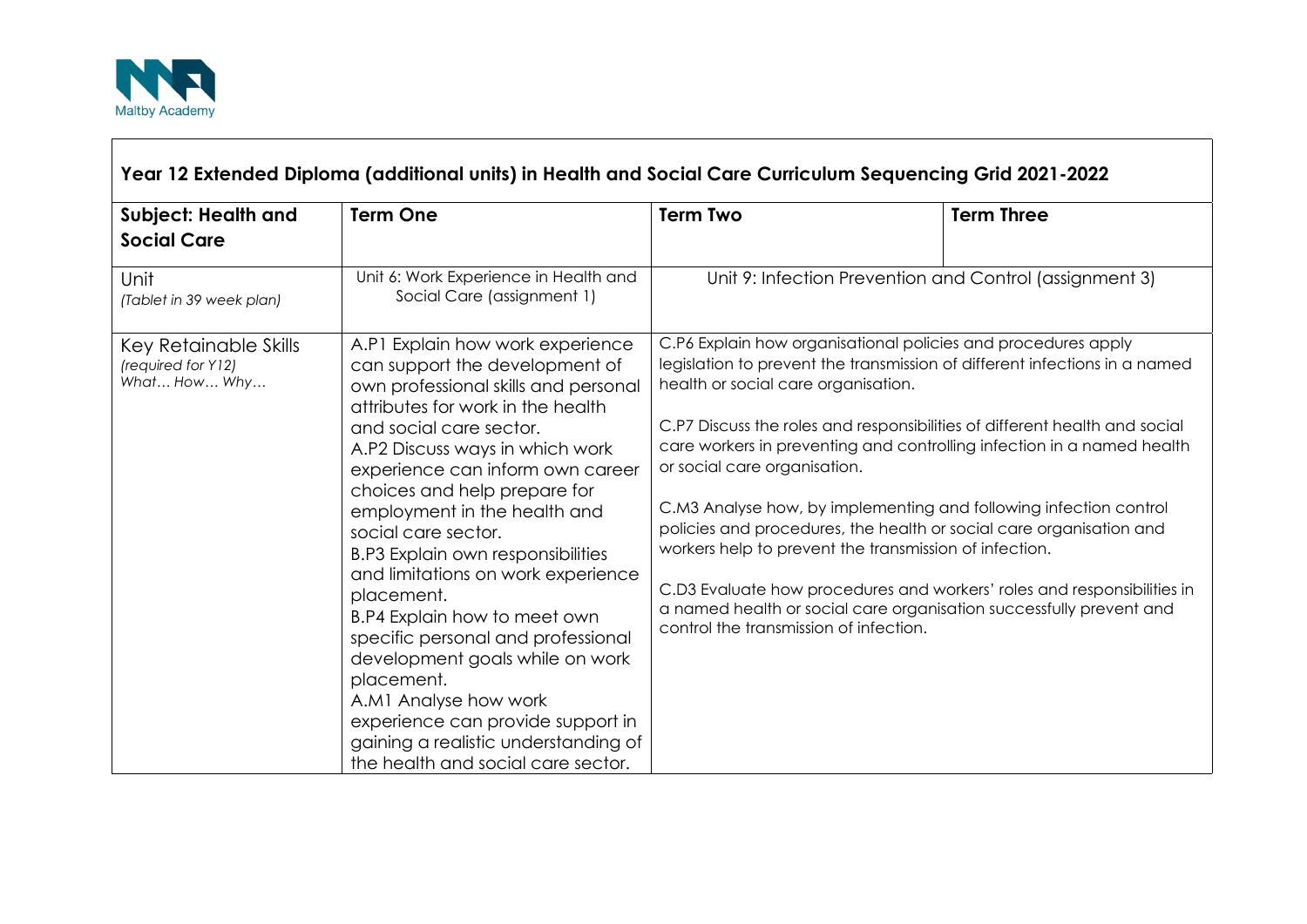

|                                                                                            | B.M2 Assess the importance of own<br>work experience plan to support<br>own learning and development.<br>AB.D1 Justify the benefits of<br>preparation in supporting own<br>understanding of the expectations<br>of work experience. |                                                                                                                                                                                                                                                                                                           |
|--------------------------------------------------------------------------------------------|-------------------------------------------------------------------------------------------------------------------------------------------------------------------------------------------------------------------------------------|-----------------------------------------------------------------------------------------------------------------------------------------------------------------------------------------------------------------------------------------------------------------------------------------------------------|
| Key Retainable<br>Knowledge<br>(required for Y12)<br>What How Why                          | Developing skills and attributes<br>Clarifying expectations for<br>employment<br><b>Exploring career options</b><br>Preparation for work experience<br>Setting goals                                                                | Organisational policies and procedures to minimise infections in<br>health and social care settings<br>Roles and responsibilities of health and social care workers                                                                                                                                       |
| Key Technical<br>Vocabulary<br>To be modelled and<br>deliberately practiced in<br>context. | <b>Skills</b><br>Attributes<br>Care values<br>Settings<br>Service users<br>Expectations<br>SMART goals                                                                                                                              | Legislation<br>Policies<br>Procedures<br>Preventing and controlling infection<br>Record keeping<br>Reporting<br>Infections<br>Personal hygiene<br>PPE<br>Formal workers<br>Informal carers<br>Formal carers<br>Specialist professionals<br>Decontamination<br>Documentation<br>Food hygiene<br>Dress code |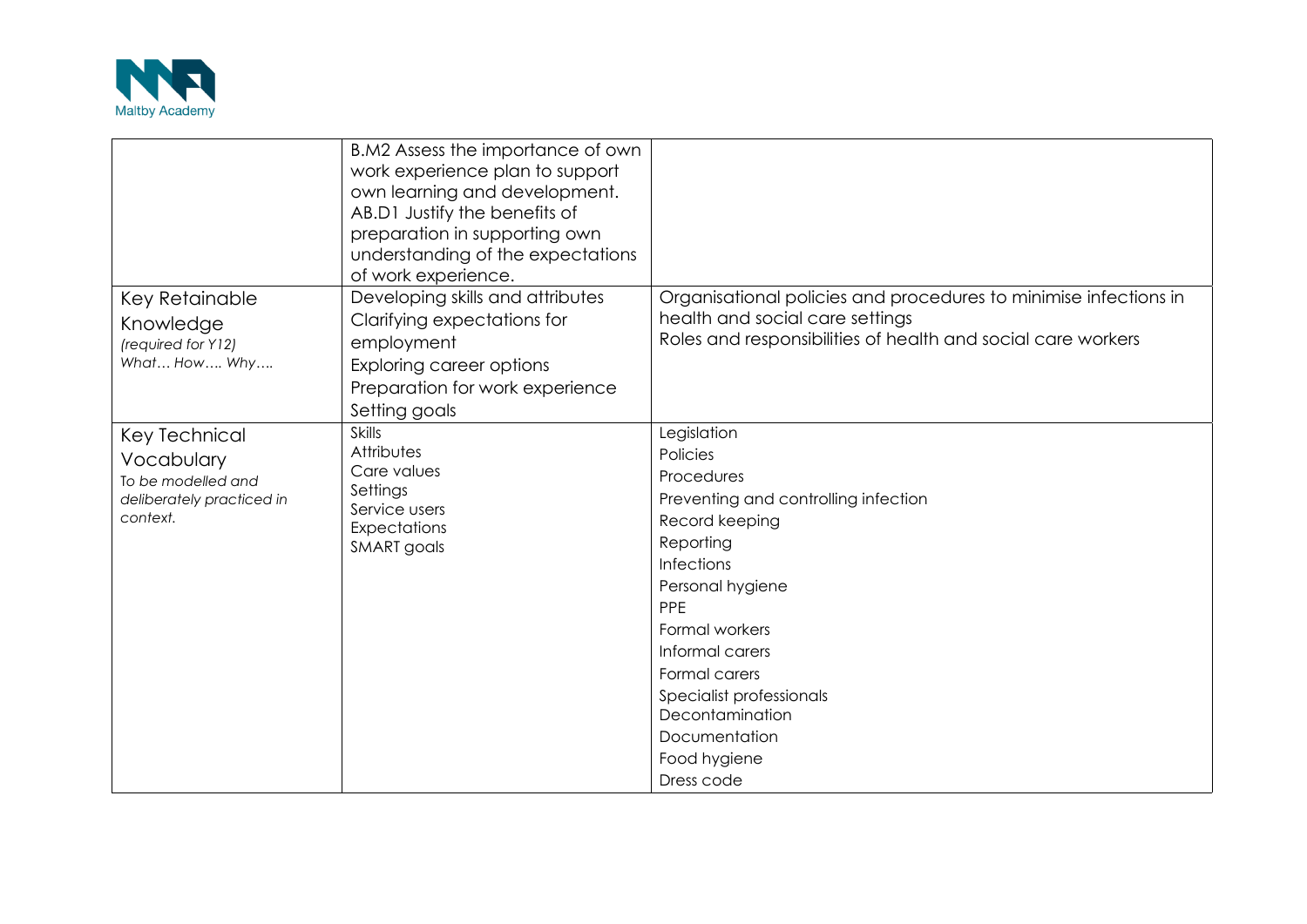

|                                                                                           |                                                                                                                                                                                                                                                                                                                                                                                                                                     | Service users                                                                                                                                                                                                            |
|-------------------------------------------------------------------------------------------|-------------------------------------------------------------------------------------------------------------------------------------------------------------------------------------------------------------------------------------------------------------------------------------------------------------------------------------------------------------------------------------------------------------------------------------|--------------------------------------------------------------------------------------------------------------------------------------------------------------------------------------------------------------------------|
|                                                                                           |                                                                                                                                                                                                                                                                                                                                                                                                                                     | Protection                                                                                                                                                                                                               |
|                                                                                           |                                                                                                                                                                                                                                                                                                                                                                                                                                     | Infection prevention                                                                                                                                                                                                     |
|                                                                                           |                                                                                                                                                                                                                                                                                                                                                                                                                                     | Professionals                                                                                                                                                                                                            |
|                                                                                           |                                                                                                                                                                                                                                                                                                                                                                                                                                     | Roles                                                                                                                                                                                                                    |
|                                                                                           |                                                                                                                                                                                                                                                                                                                                                                                                                                     | <b>Responsibilities</b>                                                                                                                                                                                                  |
| Opportunities for<br>reading                                                              | <b>BTEC Level 3 in Health and Social Care</b><br>student textbook                                                                                                                                                                                                                                                                                                                                                                   | A range of legislations relating to infection prevention control e.g.<br>RIDDOR, COSHH etc                                                                                                                               |
|                                                                                           | Case studies                                                                                                                                                                                                                                                                                                                                                                                                                        | Maltby Academy Health and Safety policy                                                                                                                                                                                  |
|                                                                                           | NHS careers website                                                                                                                                                                                                                                                                                                                                                                                                                 | Policies/procedures collected from work placement supervisor                                                                                                                                                             |
|                                                                                           |                                                                                                                                                                                                                                                                                                                                                                                                                                     | NHS Careers website                                                                                                                                                                                                      |
|                                                                                           |                                                                                                                                                                                                                                                                                                                                                                                                                                     | Revision guide                                                                                                                                                                                                           |
| Developing Cultural<br>Capital<br>Essential knowledge and skills<br>of educated citizens. | Applying the essential skills and<br>knowledge to own personal context -<br>making links to career choices,<br>employment readiness and<br>understanding the sector.                                                                                                                                                                                                                                                                | Making links to real life contexts in work placement. Understanding how<br>policies and procedures are followed to meet legislations in work<br>places. Links to career roles and responsibilities in infection control. |
| <b>Authentic Connections</b>                                                              | <b>Post-16</b> – links with UCAS applications,                                                                                                                                                                                                                                                                                                                                                                                      | <b>Science</b> – PPE, decontamination, infection prevention                                                                                                                                                              |
| – Cross Curricular Links                                                                  | apprenticeship applications, CV<br>writing.                                                                                                                                                                                                                                                                                                                                                                                         | IT - Policies, procedures, legislations                                                                                                                                                                                  |
| Key Assessment                                                                            | Once the assignment is completed by the student, it is then marked by the teacher. A percentage of this marking<br>is then internally verified by another KS5 Health and Social Care teacher to ensure that assessment is accurate.<br>Students have 15 working days to then resubmit their assignment to a higher standard. This is then again, marked<br>by the teacher and internally verified to ensure accuracy of assessment. |                                                                                                                                                                                                                          |